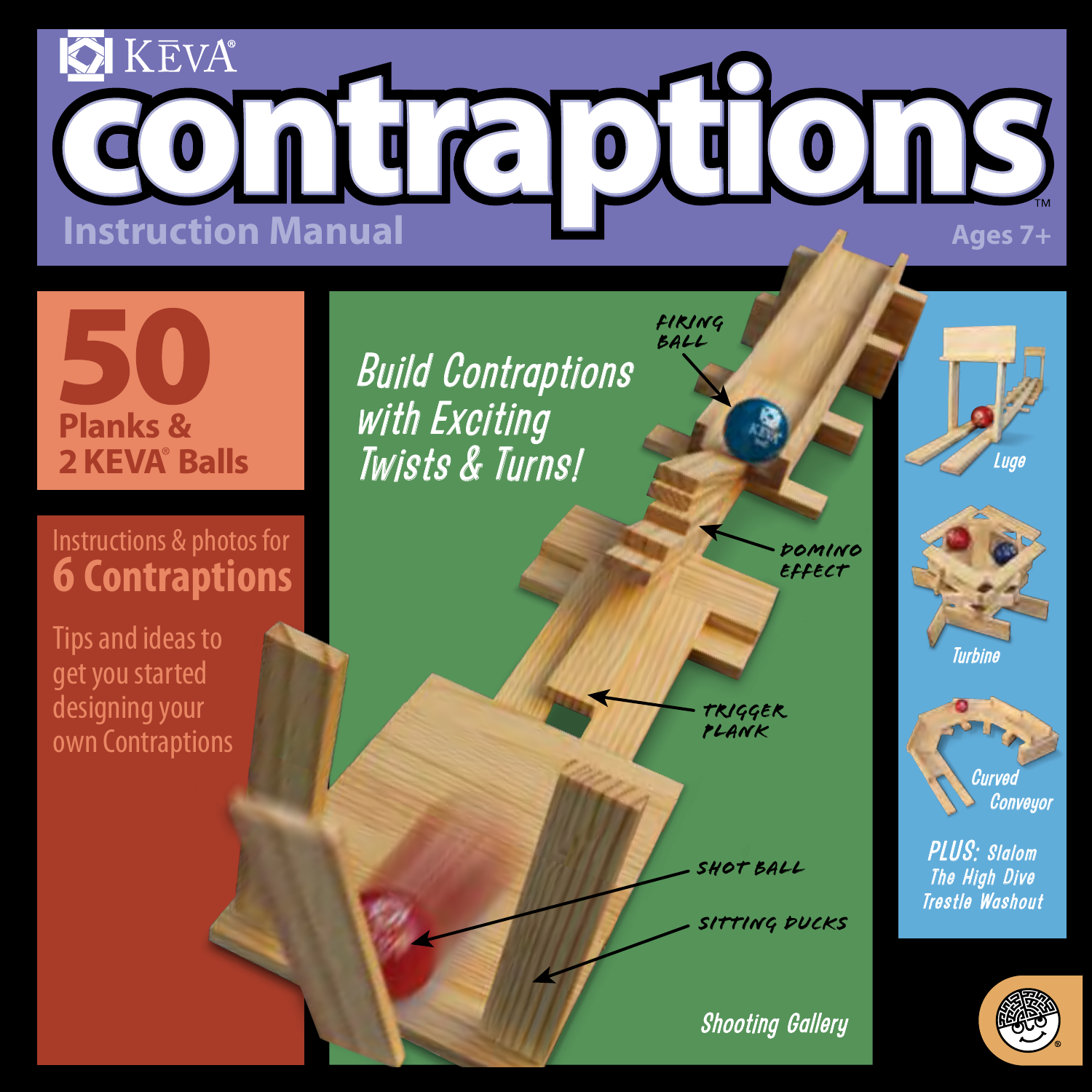## **Tips Inventing**

#### Trial and Error

Make frequent trials as you build to see if the ball will do what you expect it to do.

#### Easy Does It

Gentle slopes and slower speeds make it easier to control the ball movements.

#### Moveable Structures

Build towers on square bases so their position can be easily adjusted.

#### Like Sandcastles

Remember that Contraptions are temporary. They will eventually fall out of alignment. The goal is to successfully get the ball through the Contraption one or more times.

#### Design Your Own

Use your imagination to expand the basic concepts illustrated in this booklet.

#### Table It

Build on a table to gain more height. Try making the KEVA® ball move from the table to the floor.

#### The Angle Advantage

Upright planks are much more stable if they are angled rather than parallel.

#### Proof

Take photos or videos to help remember your accomplishments.

As children build Contraptions they learn the art of inventing. Inventing is all about problem solving. Whether inventing a new gizmo for a household chore or inventing a lightbulb, it always starts with a problem and creative thought to solve the problem or find a better way.

Building Contraptions creates one problem after another … yes, problems are good.

*Problem: The ball won't move.* Solution: Place the ball on a sloped plank. *Problem: The ball falls off the side of the plank.* Solution: Add sides to the plank (create a chute).

Contraptions invite the builder to work through the invention process to create interesting new structures:

> What do you want the ball to do? *(problem)* How might you accomplish this? *(creative idea)* Build a structure. *(prototype)* Try it out. *(experiment*) Did it work? *(evaluate)* Revise your plan. *(improvement)* Repeat.

Building Contraptions is just a series of small experiments. The young inventor is learning to solve problems and think creatively … one plank at a time.

#### *Build A Mind!*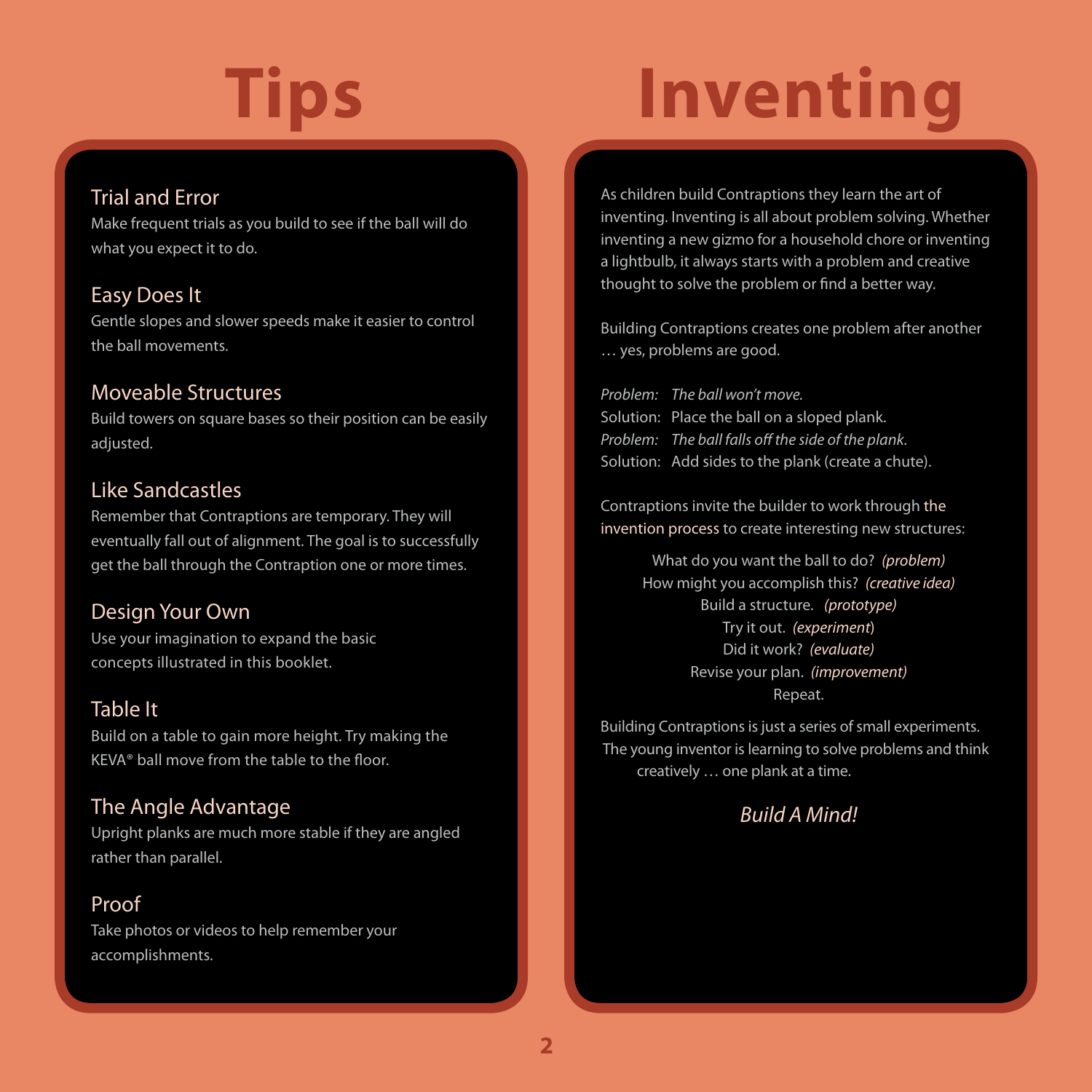## **Shooting Gallery**





**Step 1:** Build a ramp with a steep slope. **Step 2:** Add the Shooting Gallery section.



**Step 3:** Line up the Domino Planks and the Sitting Ducks and load the Shot Ball. It may take some trial and error to determine the perfect position for the Trigger Plank.